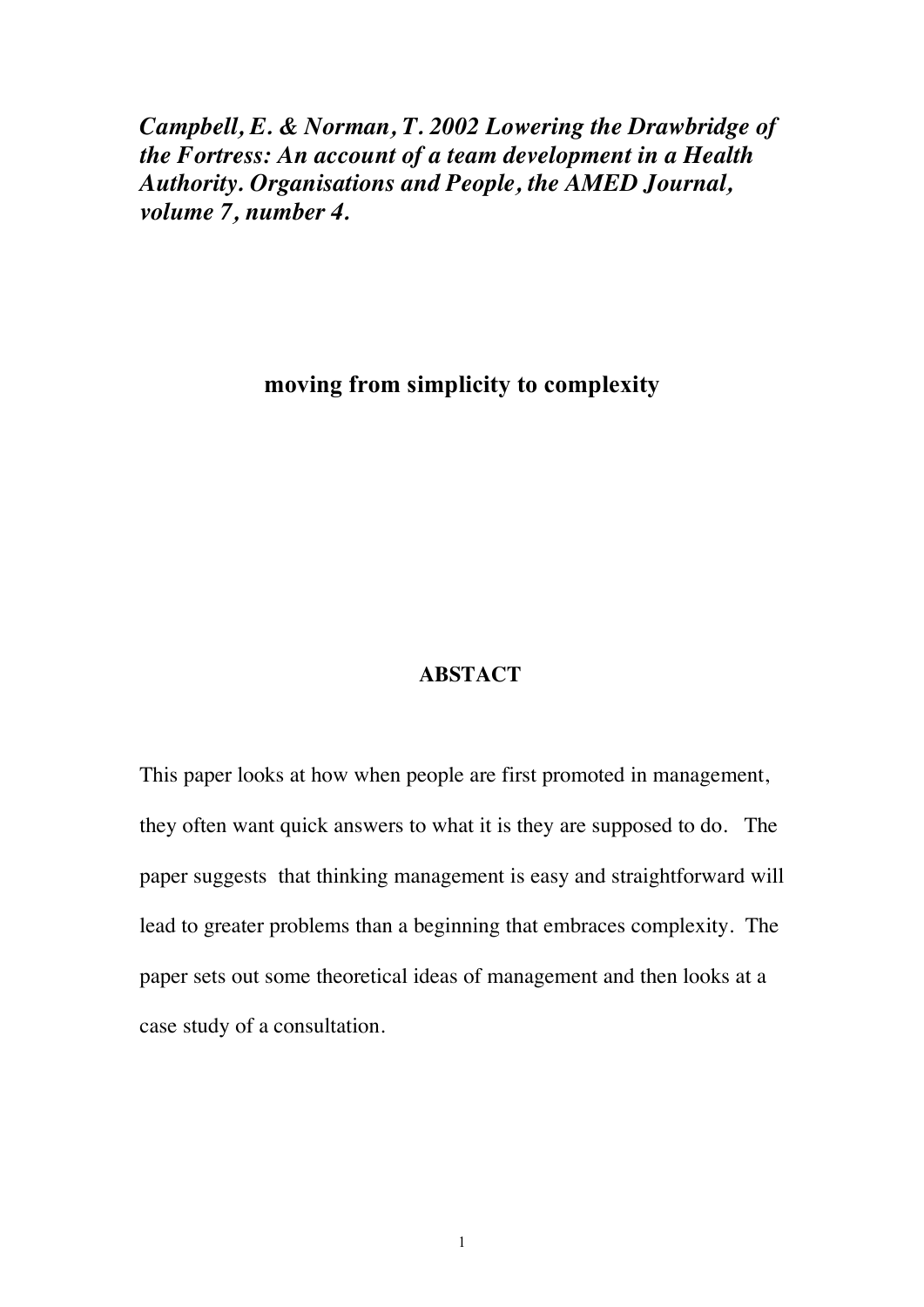#### **Lowering the drawbridge of the fortress: moving from simplicity to complexity**

This paper is written for people working in and with corporate organisations; it may also be of interest to professionals about to enter into management or consultants working with managers and professionals. The paper emphasises the dilemmas of organisational specialists such as accountants moving into what the writers think of as the next level of context, namely management. This is a time when specialists move from concentrating on the demands of their discipline to also taking on the responsibility of a stronger voice in the organisation, this voice creating different obligations and constraints on their behaviour. The paper describes a case study of systemic practice with a group of newly appointed managers. The managers expressed great confusion on what it meant to be a manager and we describe an intervention which helped not to reduce the confusion but to place it in context and to make it a source for learning and curiosity. Our conclusion highlights the importance of reflexivity in managerial practice: showing the importance of the manager's insight into the context in which they work and how it will affect their behaviour.

One way of describing the responsibility of the manager is that it involves taking responsibility for the context of a relationship: balancing the needs of the organisation with the needs of staff and developing a capability for understanding rights and obligations, of knowing the times when it is helpful to speak with the voice of the organisation and of times when it may be more helpful to join with the anxieties of staff. In corporate environments, there is often a potential opposition between the organisation and its staff and a key player in preventing this dualism occurring is the manager.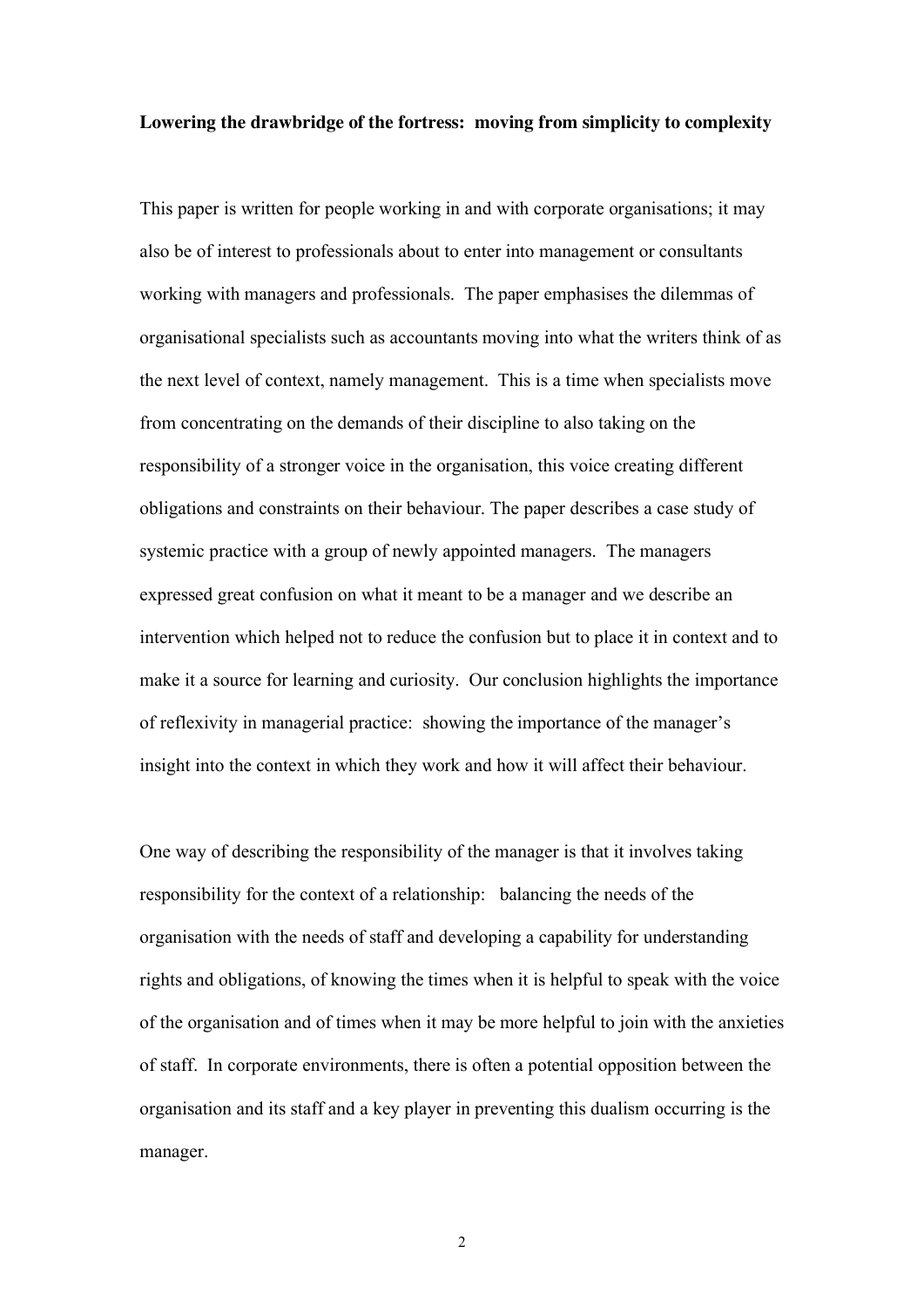In order to bridge these competing needs, managers need a sense of the context they are operating in and a curiosity about it. Lang and McAdam (1996) write that before 'we act, we develop our understanding of who would be involved, what stories they might be living with'. This may be just as important an act for managers as for therapists. Who are the people with an interest in the work of their team? Whose voice is strongest? The dilemmas that necessitate the job of the manager are the product of many people who relate to them through a variety of stories and interaction. (Lang and McAdam ibid).

To understand the context, the manager needs to understand how she or he relates to that context – how do their stories of management, of power, of the opportunities and difficulties of the organisation impact on the context and how do these stories boomerang back to the manager and end up defining them? If managers take this seriously, their own level of self-awareness increases. Andersen (1992) defines this as a search to understand oneself, and the circumstances in which one is placed and in understanding how to relate to those circumstances the person researches his or her own act of identity. As the complexity of the context increases, each act creates more resonances and becomes a means of how the style and personality of the manager will be characterised.

Shotter (1989) takes this notion forward when he writes that we are active in the process of creating other people's responses'. This is a particularly useful concept as it encourages the sense that we have some responsibility and some limited control over our acts of identity, so the environment acts not just on us but we have some responsibility for its shaping. This becomes more apparent when staff are promoted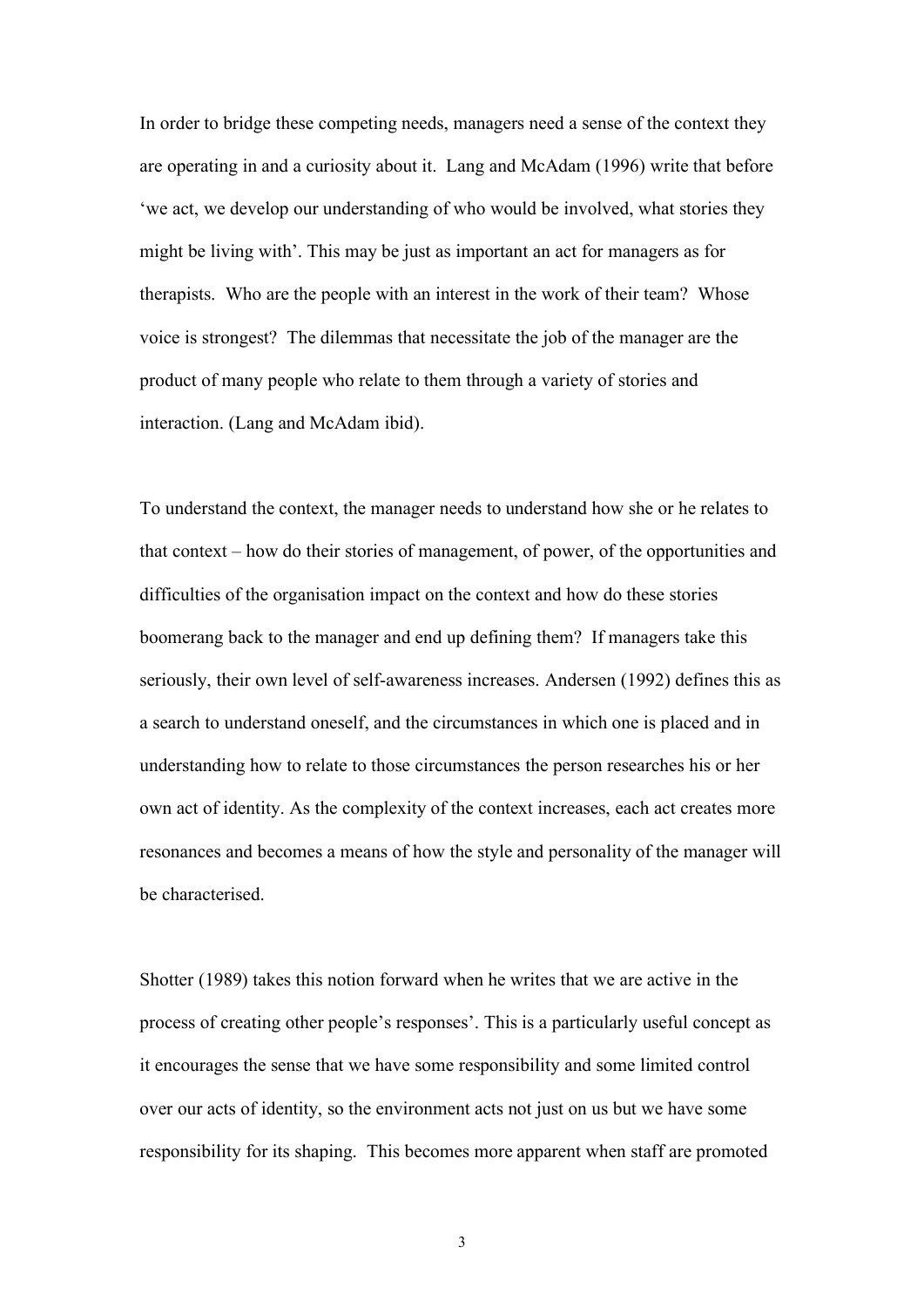to managerial positions, have a stronger voice in the organisation, responsibilities for delivering the organisation's vision and now have to balance the needs of the organisation with their professional training.

How then does the manager understand the act of promotion and give meaning to it that extends beyond newly acquired status? The first meaning given by managers may be the easiest and could prove to be the most problematic; the exercising of power without understanding the context. New managers may be inclined to demand more from the organisation and its staff without fully understanding their role in shaping both. An example of this could be a young manager who forbids argument and dissent through claiming, 'I am the manager and therefore you must..' and ends up losing authority by relying too much on status. The inelegant claiming of power can actually represent a lack of power (Burr 1995) and a manager acting in this way only expresses unhelpful confusion, (confusion about how power is exercised) which may be mirrored in the people whom they manage.

Bateson (1979) writes that we are trained to go for the simplest solution, we need to reach for more complex answers but we do not have the courage. If we ask for more of the same, (more control, more rules), our recipe for change becomes our problem (Watzalick 74) so continued reliance on inelegant acts results in less authority and less ability to direct rather than more.

To become a manager is to move to another level of context, to require a deeper understanding of difference in people than may have been previously demanded. It means providing a structure so that the differences between people can be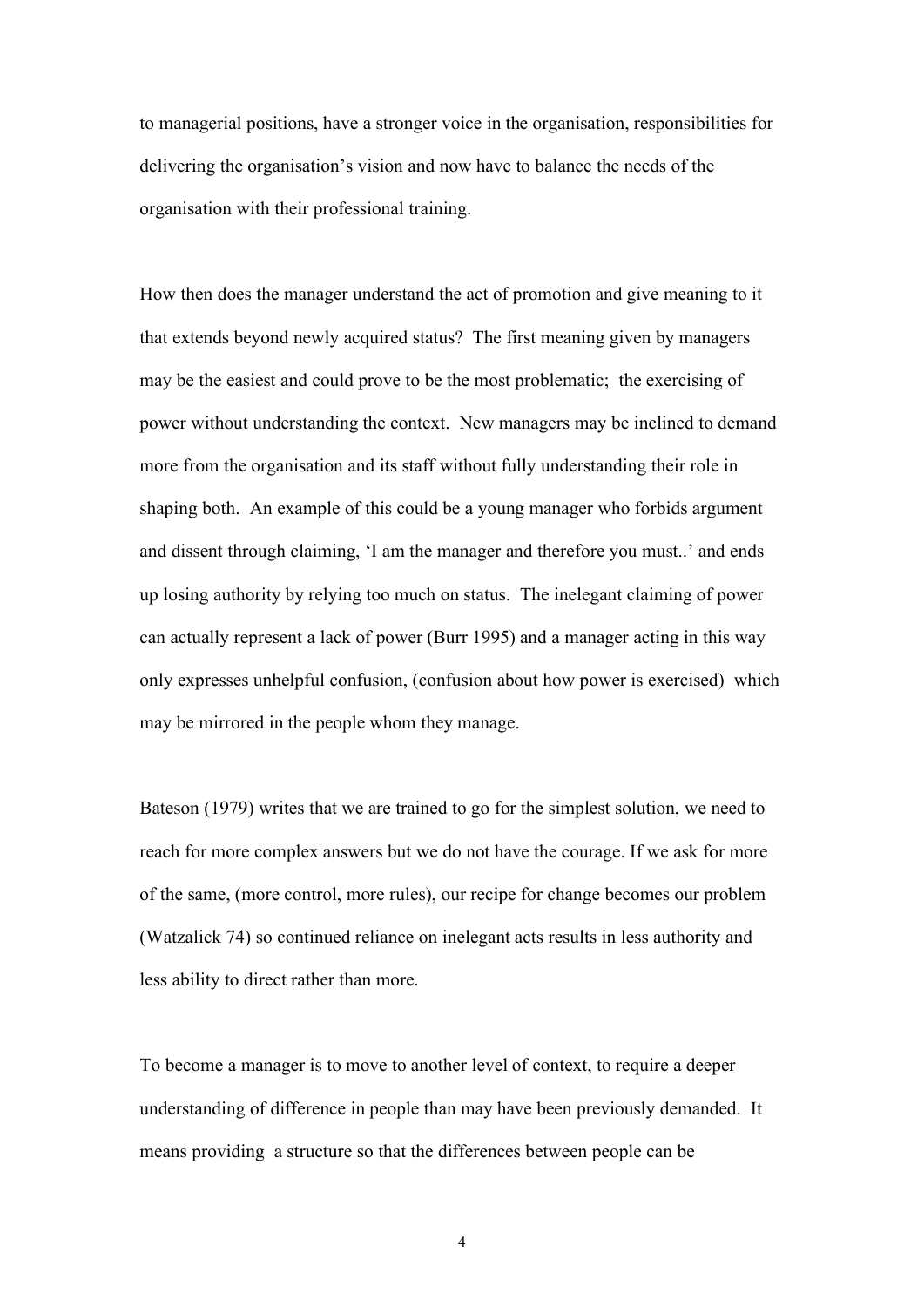accommodated and the organisation tasks delivered. (Bryman, 1992). This movement cannot be easily explained and if the explanation is too readily given or acquired, it could easily end up as a system of procedures or rules that may or may not fit and could constrain rather than enable.

Management means embracing a level of complexity and of developing ability to view situations from other angles in order to make the best decision when there is no clear means of deciding what constitutes fairness. Teal (1996) helps with the concept of specialists moving to management needing a metalanguage by writing that the manager needs esemplastic imagination. This is the imagination of the poet that brings together disparate elements people and elements together into a unique whole that makes sense both for the organisation and for the people they are managing and creates difference.

#### **Case Study Example**

A manager of a team commissioned us to provide a team development event. The team consisted of two senior managers with responsibility for 4 recently appointed managers within one institution in the public sector. Our commission was to work on both management and team development. The creation of another level of hierarchy in the organisation meant many things – it meant that the 2 senior managers, instead of holding the managerial context for all the team, had to learn to become managers of managers. The new managers appointed from amongst their peers had to learn how to deliver strategy and make the organisation work, a great difference from their previous responsibility of making sure that their own work was delivered.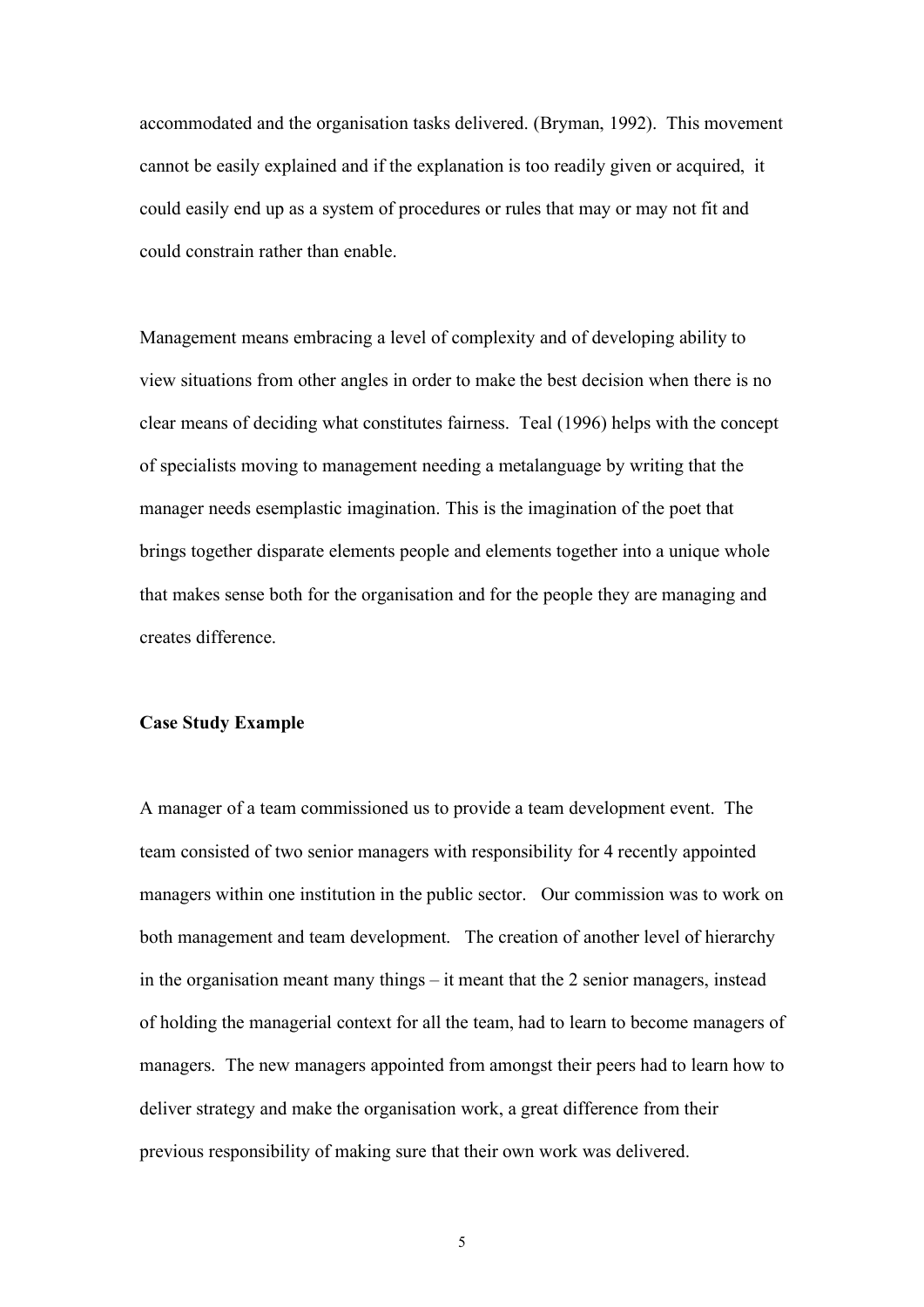Prior to the event we conducted interviews with all the participants in order to elucidate their views on what they wanted from the programme and to find out what their particular dilemmas were. From these interviews, we hypothesised that the group had been promoted for their brilliance in their specialism rather than their interest in management. We learnt also of their dilemmas in being described as the leading unit in the organisation and while feeling uninfluential and sometimes disapproving of decisions made in the hierarchy that did not always take account of the demands of their professional discipline.

Our design attempted to accommodate the need for individual managerial development and for team development and taking into account the complexities of the organisation setting. The programme began with asking the participants to draw a stakeholder map in order to look at the different demands they faced. Through this, we asked the individual participants to define their system of influence. Who were the people who would be interested in their work? Where were they (at home and at work)? Whose voice was strongest? How did that voice construct their behaviour? Our intent was to show how many people were interested in their work and how their actions would now have a wider impact.

We also shared them with them a vox pop (conducting some quick research, asking people at random their views of the team) conducted by one of the consultants in the organisation in which they worked. This involved asking different voices in the organisation their perception of the team, what they knew of their work. Lang and McAdam (1994) write that 'our practice is to relate from the position that the situation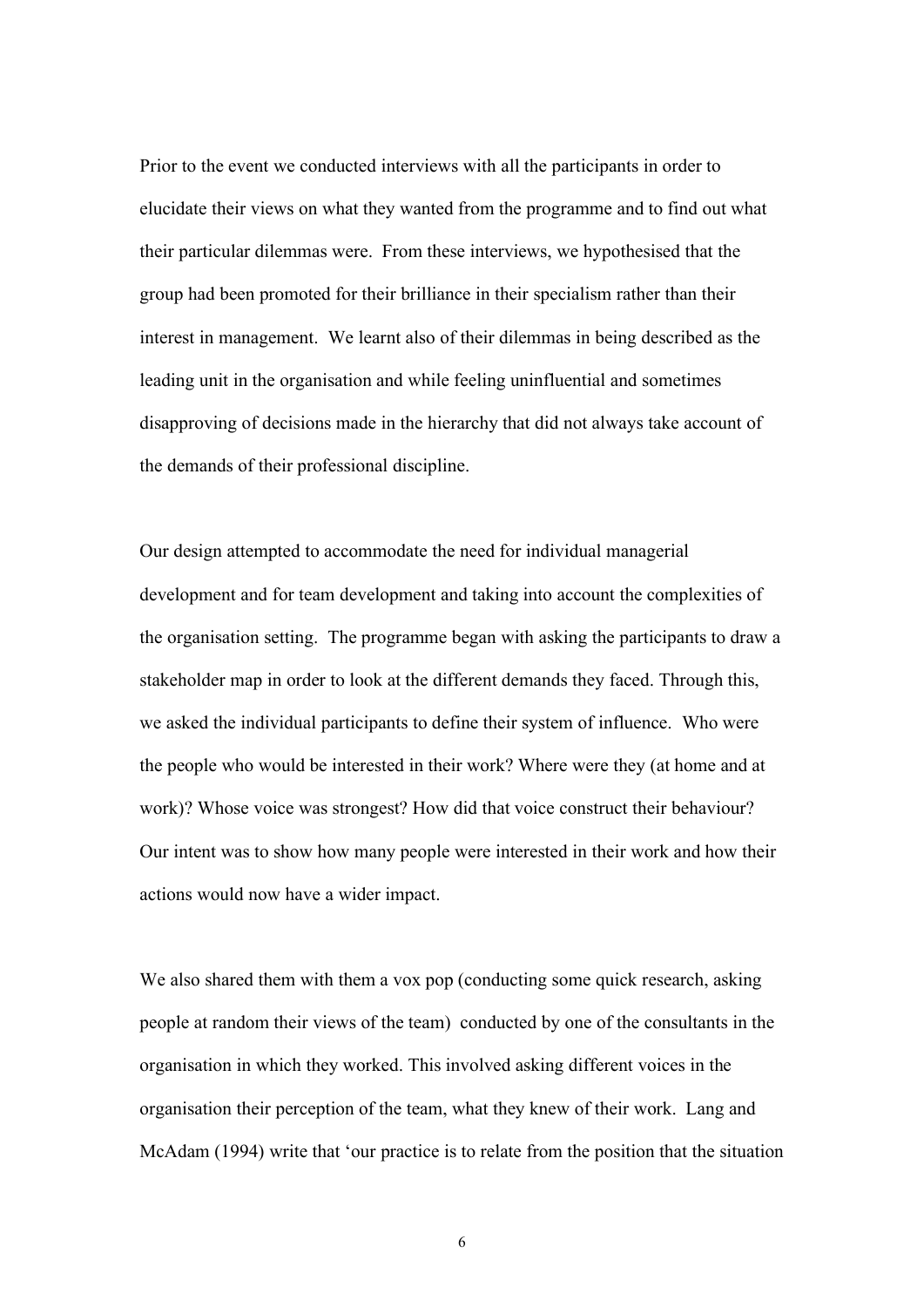that gives cause for concern is a co-creation of many people who are relating through a variety of stories and interactions'. How did the context create opportunities and constraints on their behaviour? . The vox pop provided a medium for bringing the voice of the organisation and their dilemmas into the room. It revealed that the team were not seen as an integrated whole and their work was not understood. This fitted in with their Director's (overall manager) direction that the team needed to work more collaboratively and not just rely on their specialist expertise as a good enough argument in organisational conflict. Through this medium we could begin to hypothesise with the team that their organisational difficulties were co-created and may need complex solutions.

The group struggled with the complexity of working within a matrix organisation (an organisation in which there is joint accountability between managers and is multidisciplinary). Hout and Carter (1996) write that the problem with matrix structures is they push complexity down the organisation, forcing middle managers to make difficult trade-offs between the goals of competing bosses. The managers attending our event reacted to this complexity with a strong feeling that the others in the organisation did not give sufficient recognition to their specialist expertise or to their appointment. Their first solution to this complexity was to embrace coherence, being a team of managers meant to them that each of their staff should receive the same treatment from one another so they could become interchangeable. Observing this, the authors began to think that management exists in episodes in which people bring different abilities and lifescripts and an agenda of pure coherence could end up negating the importance of their appointment. Each manager would enact his or her role by creating some unique difference.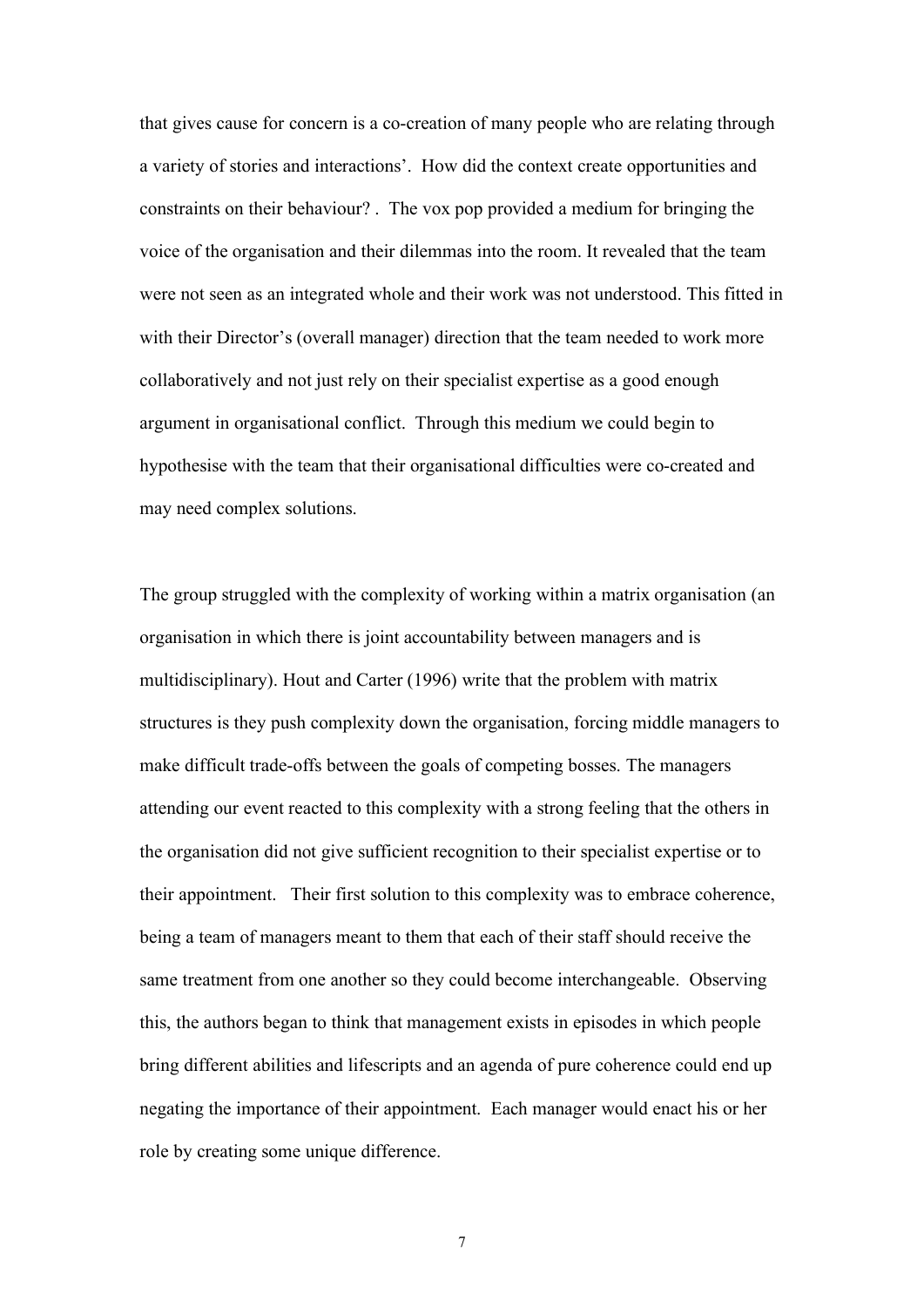Their notion of the importance of coherence became clear when asked for their image of a team. Shotter (KCC Summer School 1998) suggested that as a means or orienting yourself to strange situations and of characterising vague feelings, to use metaphor and their choice of metaphor certainly highlighted the complexity of their situation. The team described themselves as a 'fortress'. In playing with the metaphor of the fortress, we both respected and challenged it – seeing the team as a place to retreat to, a place that fortifies and makes stronger but that may be remote and closed off to other influences. If they concentrated on fortifying in both senses of the word, what would that mean for the people they managed and the people in the wider system?

Part of our thinking was to help the new managers move from the simple position of being in a defended fortress to one that saw management as complex, existing in the moment, finding ways to go on and not easily reduced to coherence as they wished. So, systemic working meant looking at the wider context and inviting the group to make sense of it. One task for the group was to find meaning in an interview with the Director – how did the context set by their leader empower them to act? The group came up several times with the idea that the main way forward for them was to be written into the organisation's rule book (very much a first order level of change). The conversation kept coming back to the idea that they could not act unless the whole system changed.

During the early parts of the process, we felt that the team of managers did not seem to be in a position to create a context for mutual learning but only to express a need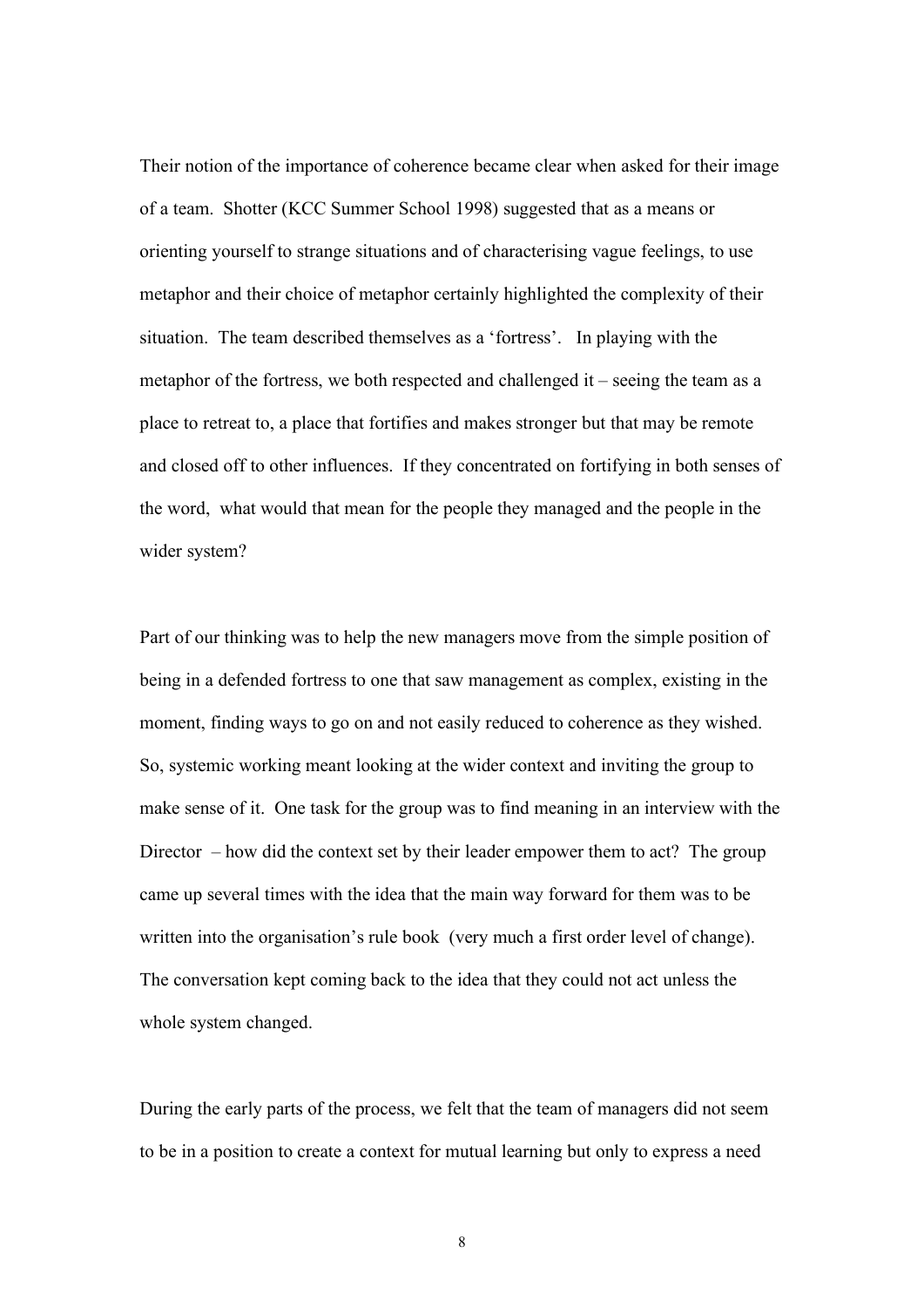for recognition expressed as the desire to be accorded status in the rule book. They felt that much of the complexity of matrix working would be resolved by a firm statement that they would conduct performance management interviews with their staff. This would make their role explicit – the difficulty in seeing this as the only solution was that it shut out other debates and learning. The meaning of management became one dimensional and unimaginative. Lang and Cronen (1994) write that when we ask for the meaning of an utterance, we ask for an explanation of how to go on in the use of it and this includes how to relate to others in the future and in what contexts it is appropriate'. The meaning of management became restricted, with a limited future: fixed in one dimension, one relationship and one place. Until we moved together with the group to encourage more esemplastic working, the ability to bring together disparate elements into a unique whole, the group could only fix on one context.

One facilitator noticed that she was about to keep a note of this demand for the third time. She felt that in order to resolve their complex situation, they were demanding more of the same. Her reaction was to join completely with the lack of movement from the team and to share with the group that she too was stuck and did not know what to do. In order to move herself from this position, she asked the team to talk amongst themselves whilst she conferred with her colleague on what to do next. This again heeds Shotter's advice (KCC Summer School 1998) to notice feelings and this became one way of introducing a metalanguage. . To effect change is one thing but the need to move out of the impasse required communication: to suggest indirectly that their language was one of closure. Proclaiming this sense of not knowing became a confident demonstration of needing help and of commission and of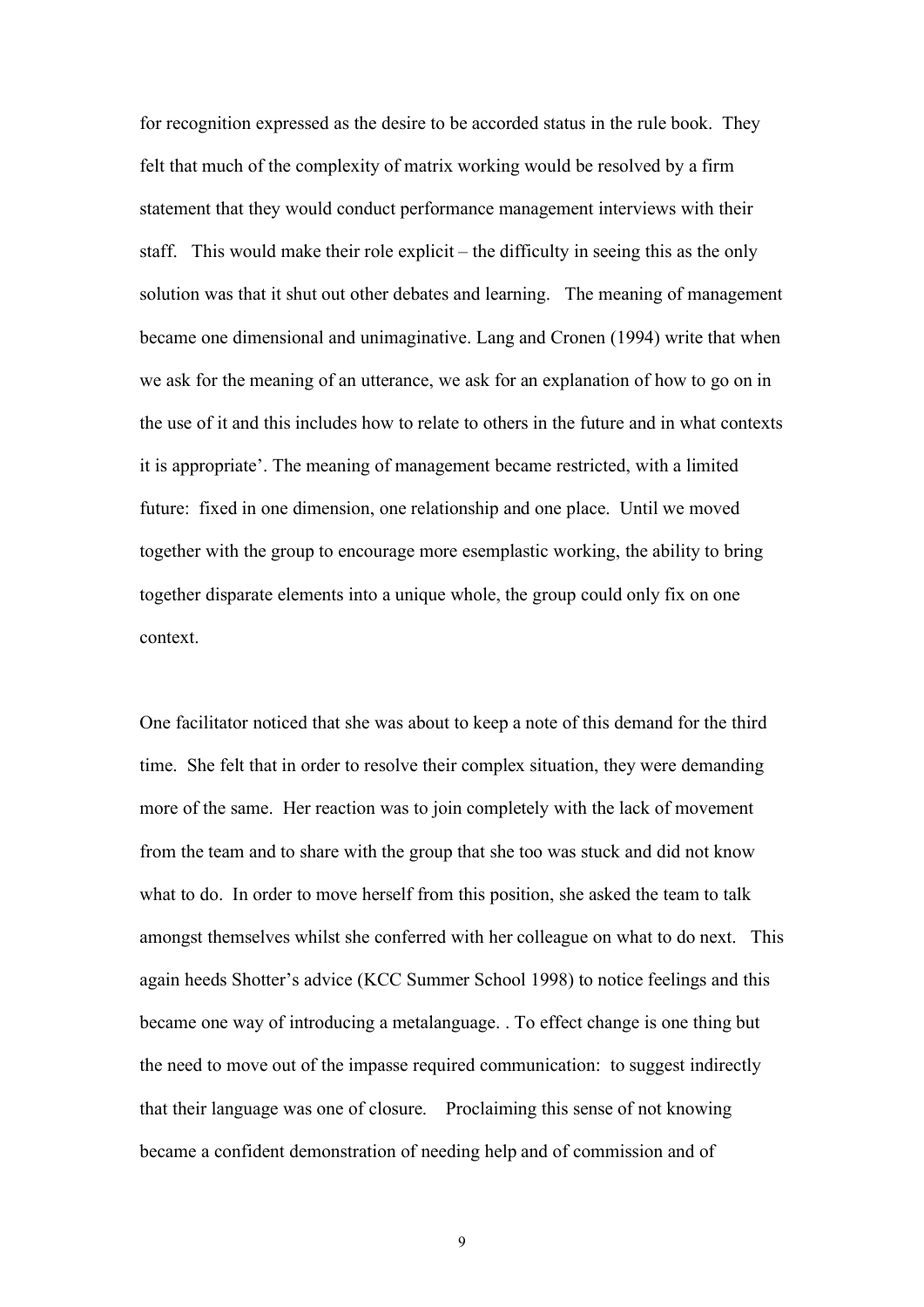teamwork and it also changed the frame. Moving away from the isolation of the fortress to saying, I don't know what to do next but if I stop, reflect and ask, someone else might. Her colleague moved the team into another exercise and this allowed the team to re-energise. The exercise took the team from working at an organisation level to their own individual history of being managed so we moved contexts in inviting them to connect with their own stories in order to find meaning in the situation.

We encouraged the team to explore the meaning of management in the final afternoon. In our programme design, we left this to the final session as the rest of the programme had set the context in which they would act as managers. We invited them to debate the questions based on systemic thinking:

What does it mean to you to be a manager?

What will you lose/gain?

How will you know when you are a manager?

How will others know?

What obligations/duties/rights and responsibilities will it confer?

How will you describe your work to others?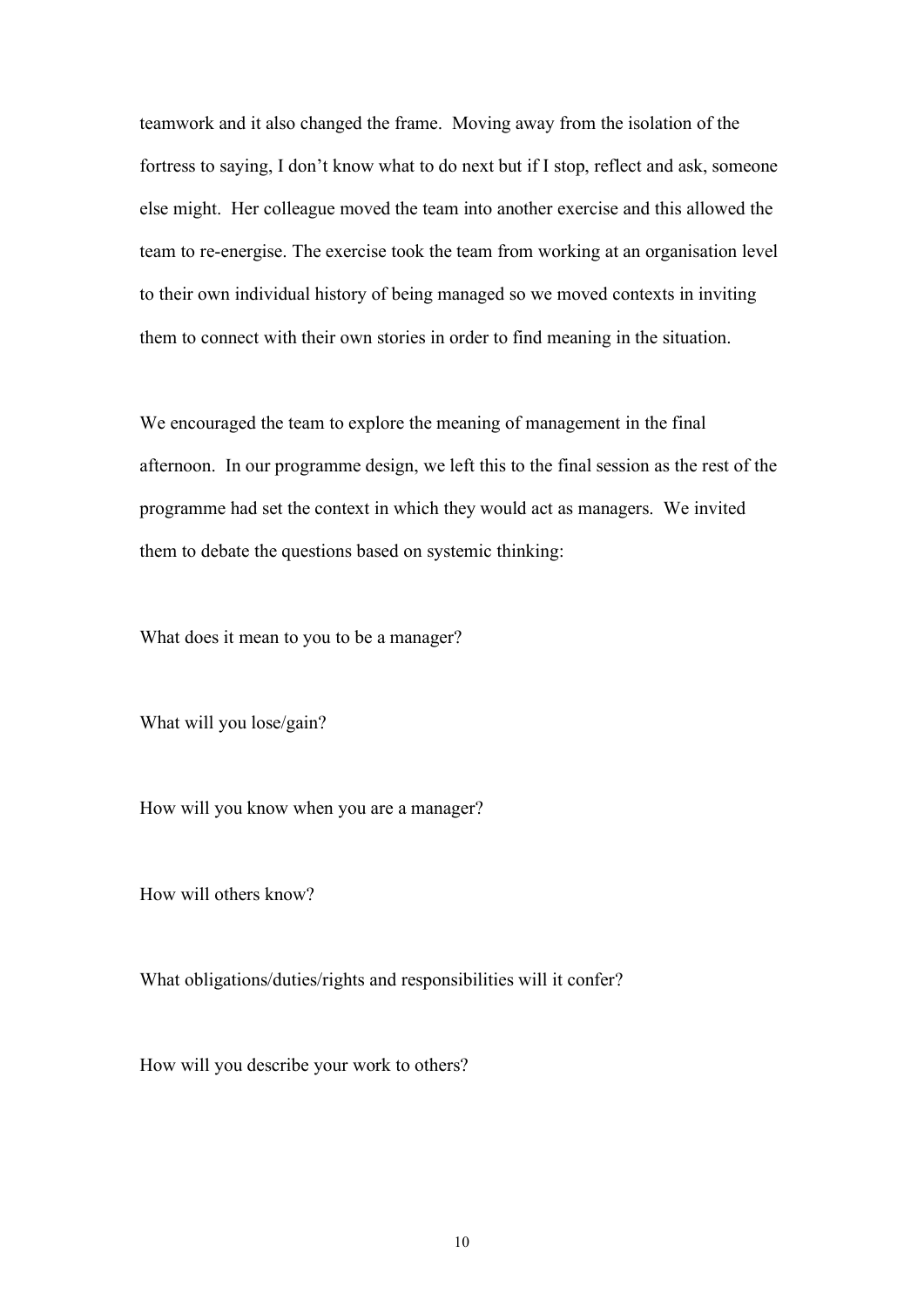These questions proved the trigger to the most powerful debate that took place throughout the 2 days. The managers seemed more of a team to us when they began to debate the complex and difficult task ahead of them. Most of the session had looked at context setting – the response of the organisation to them, the strategy set by the leader and the questions posed on the last afternoon allowed them to debate their own reactions to the new context. The managers began to debate the loss of their professional identity and for some of them, the tedium of having to grapple with the organisation system, of having to listen to staff needs and sort out complicated personnel problems.

After this discussion, we began to notice a shift in the group from demanding coherence and answers to a more complex understanding of the task and of working in a managerial team. One member of the group had begun the session by saying that we already know each other, there is nothing new to say but at the end of the session, we heard that they had known each other differently and become more intimate (Senge 1996). Another said that they might use the team to share best practice and ideas. To us, this was an emergent understanding that you do not have to be the same in order to be the best but a movement towards what Pearce (1989) describes as coordinated when we reach for what is desirable, good and expedient in conjoint action.

### **Conclusion**

In this piece of work, we emphasised a movement from the identity of the specialist to a management identity and sort to encourage the beginning of a story about management. The importance of holding an event for these managers was that it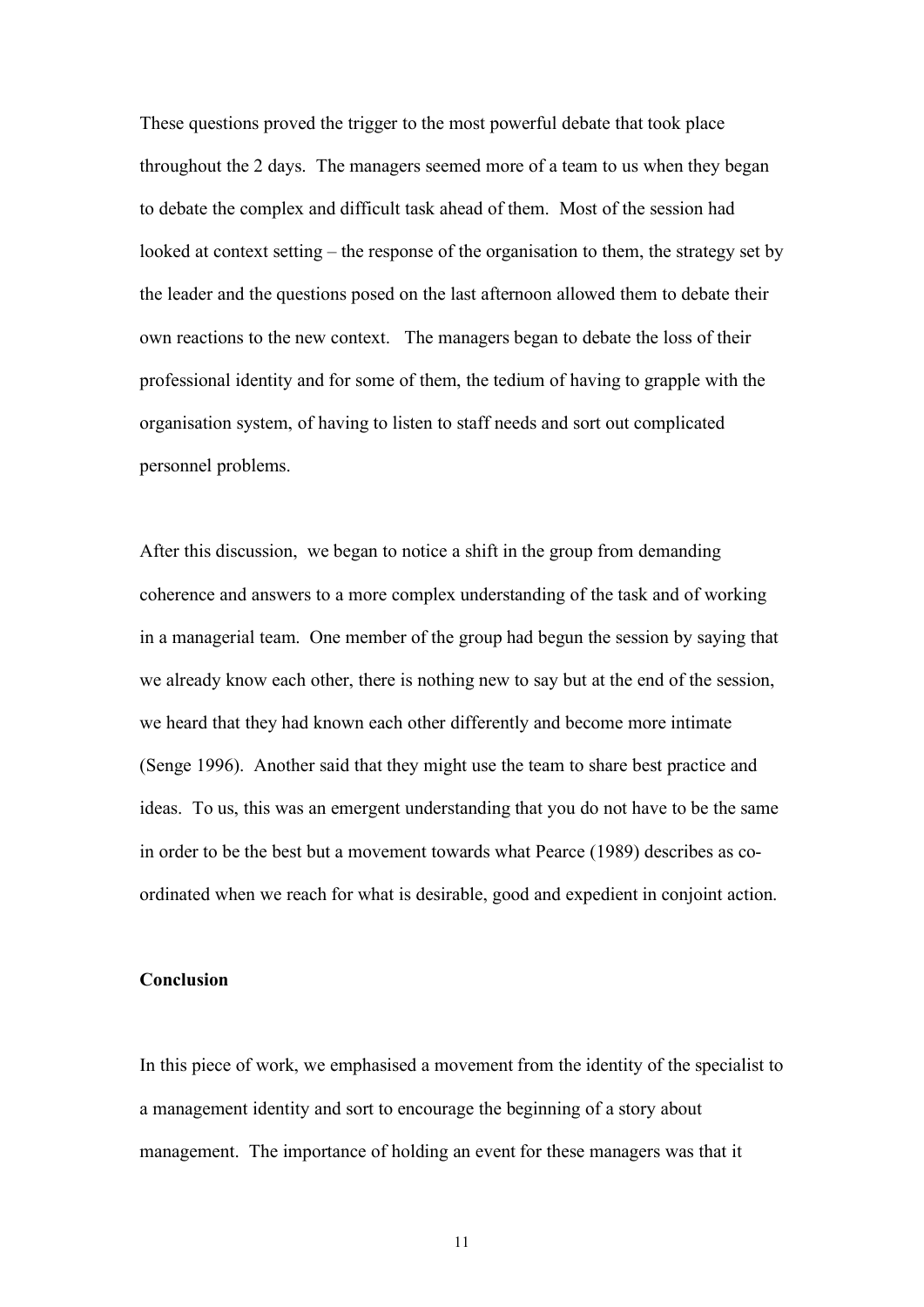helped developed new stories of work identities. In doing so, the notion of management became more complex. It meant a paradigm shift, moving from a level of context where they expected recognition and support for their specialist knowledge to one where their job was to structure processes enabling others to gain the recognition they had previously enjoyed. This involved both loss and gain. At the beginning, the consultants were told a story: 'we have nothing new to say to one another, we know each other very well so there is no more learning for us from another but we must act together to protect ourselves.' Systemic interventions allowed us to elegantly challenge the idea that there was nothing more to be said; to ask them to take some responsibility for shaping the response of others in the organisation, to invite them to question and challenge their leader as they might be challenged and questioned themselves. Our hypothesis is that this helped develop the key managerial ability of reflexivity and created an ability to articulate the difficulties in enacting their managerial role. The difficulties were not simply out there in the organisation with the easy fix needed of changing the rule book but were also to do with their own struggle in moving from their specialism to join with management. Retreat into the authority of their specialism and their team was their fortress, engaging in complexity and management was the drawbridge that would invite others into dialogue.